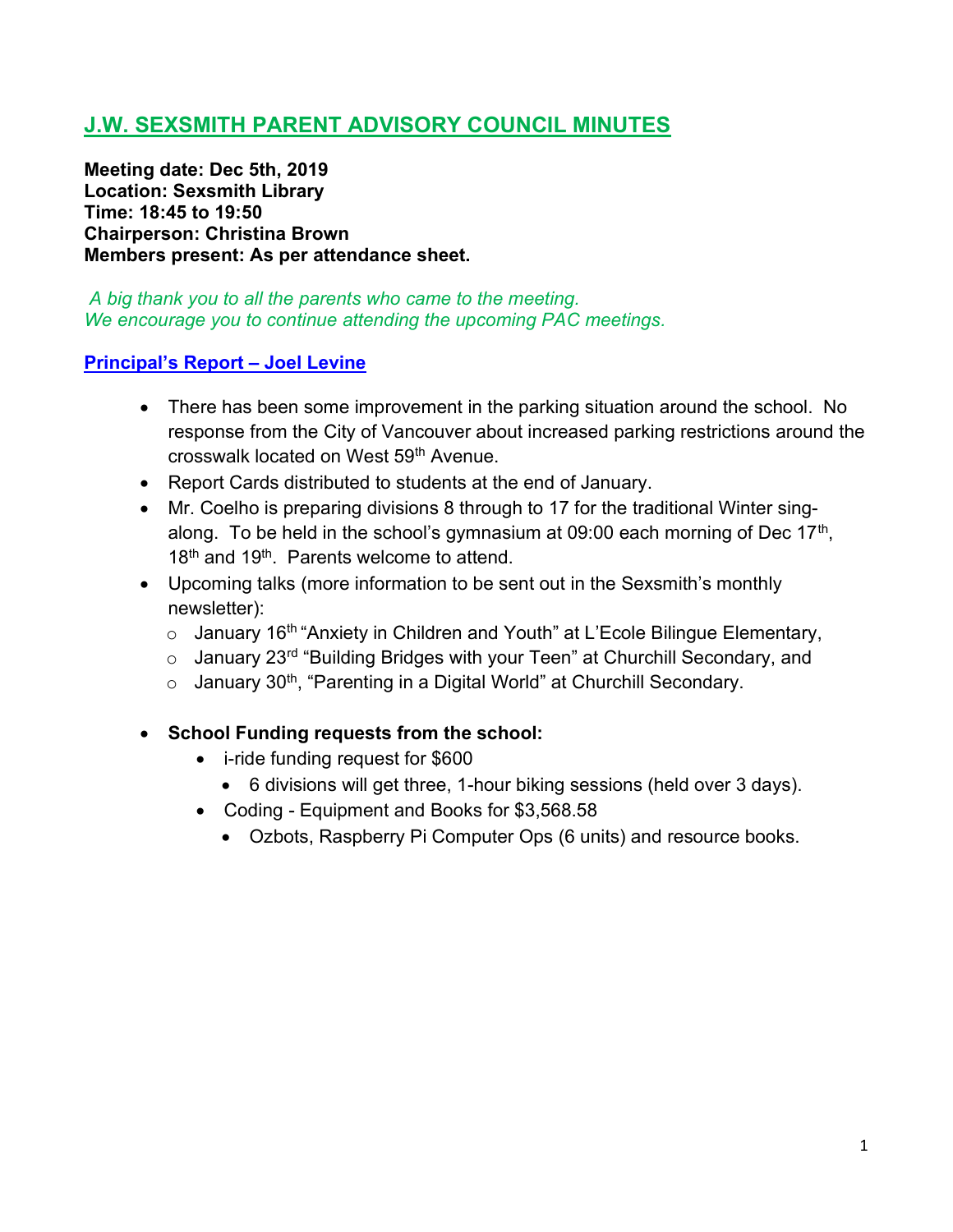## Financial Update from the Treasurer – Angela Wong

#### December 5, 2019 BALANCES

Currently there is \$38,302.11 in available funds. Breakdown is as follows:

| <b>PAC General account</b> | \$30,214.15 |
|----------------------------|-------------|
| <b>PAC Chocolate</b>       | 0.00        |
| <b>PAC Fundraising</b>     | 0.00        |
| <b>PAC Gaming account</b>  | 8,082.04    |
| Membership shares          | 5.92        |
| Total                      | \$38,302.11 |

The total is net of any outstanding deposits or expenses for Term 2 Hot Lunch Term, refunds for chocolate sales and other committed funds.

Committed Funds are \$ 4,007.20 broken down as follows:

| <b>Grad Party</b> | \$1,700.00 |
|-------------------|------------|
| High Jump Mat     | 2,307.20   |
| Total             | \$4,007.20 |

- Motion put for by Penny Wong (seconded by Lucia Rivera) to fully fund the computer coding request by the school in the amount of \$3,568.58. The motion was voted on and passed unanimously by the PAC.
- Motion put forth by Lucia Rivera (seconded by Angela Wong) to pay the i-Ride deposit requested by the school in the amount of \$600. The motion was voted on and passed unanimously by the PAC.

#### Hot Lunch Program Update from Eva Jung and Christina Brown

- Collected funds of \$14,695.65 for the Term 2 hot lunch. Will provide update on the anticipated funds raised at the next PAC meeting.
- To encourage students to recycle the gable top milk cartons the PAC has placed to additional bins in the lunch room. Student volunteers from Ms. Conrad's class wash and dry the milk cartons. PAC give them a free hot lunch + drink ticket as a thank-you.
- Student volunteers from Ms. Conrad's and Mr. Kay's classes also supervise Divisions 6 and Division 13 during lunch hour as there is not enough room for all divisions to eat in the student lunchroom at the same time. PAC also gives them a free hot + drink ticket as a thank-you.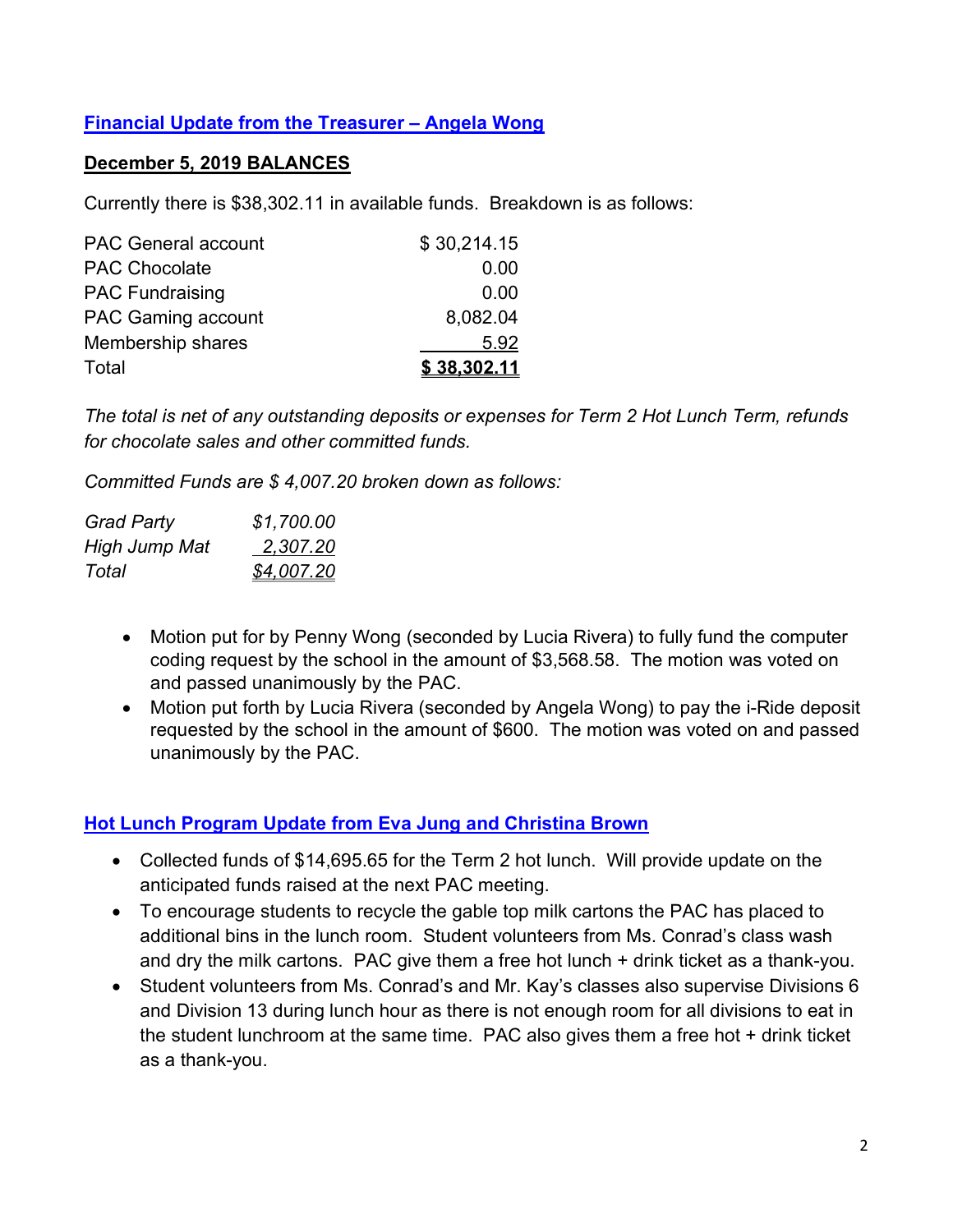- We need volunteers to help cut up hot lunch tickets for us. There is an On-line volunteer sign up sheet located on the school's website under the volunteer tab.
- Last day of Term 1's Hot lunch will be Dec  $13<sup>th</sup>$ .

## Chocolate Sales – Christina Brown

- \$4,500 raised in funds, approximately \$1,000 less than last year. The timing of this year's chocolate sales (right after Halloween) was not ideal. It was deliberately scheduled earlier than the previous year to avoid back ending it with Christmas. Next year we will move the chocolates sales earlier around Canadian Thanksgiving.
- This year we had to send boxes that were not sold back to World's Finest Chocolates. Next year consider if using a pre-order form or sign up sheet might be a better way to manage the process. We may also try the \$3 Laura Secord brand next year; they were tastier, fresher and bigger chocolates.
- The final prize draw will be tomorrow, December  $6<sup>th</sup>$ .
- Feedback on the prizes showed that there were faster sales with the early bird prizes

### Breakfast with Santa – Christina Brown

- Plan for Breakfast with Santa will be similar to last year.
- Overall budget will be similar to last year with a proposed increase of \$700.
- Some budget items to note for this year:
	- We have budgeted and additional \$364 (\$12 for each 6 ft table cloth x 15 tables x 2 6 ft cloth/table) to replace plastic table cloths (that were ripped or mouldy from prior year) with reusable cloth table cloths. The fabric tablecloths could be used for other annual events such as Diwali, Chinese Lunar New Year, Filipino Fiesta, Fun Fair, Grad. The other option is to spend approximately \$150 (\$5 for each 6ft table cloth x 15 tables x 2 6ft plastic sheet/table) every year to replace the plastic table cloths which get damaged.
	- We would like to purchase new clear plastic storage bins so it is easier to find items in storage, estimated cost is \$56. Current blue bins used as a container to recycle the gable top milk cartons (discussed previously).
	- We would like to rent a backdrop (cost of \$120) to help block outside light so our photographer Peter, doesn't have to spend time cropping the photos.
	- An additional budget of \$200 for new lights and decorations for the Christmas tree. In the past parents brought their own lights and decorations from home.
	- \$100 for pizza cutters (to quickly cut up the pancakes). Missing pizza cutters from last year, we may to purchase new cutters.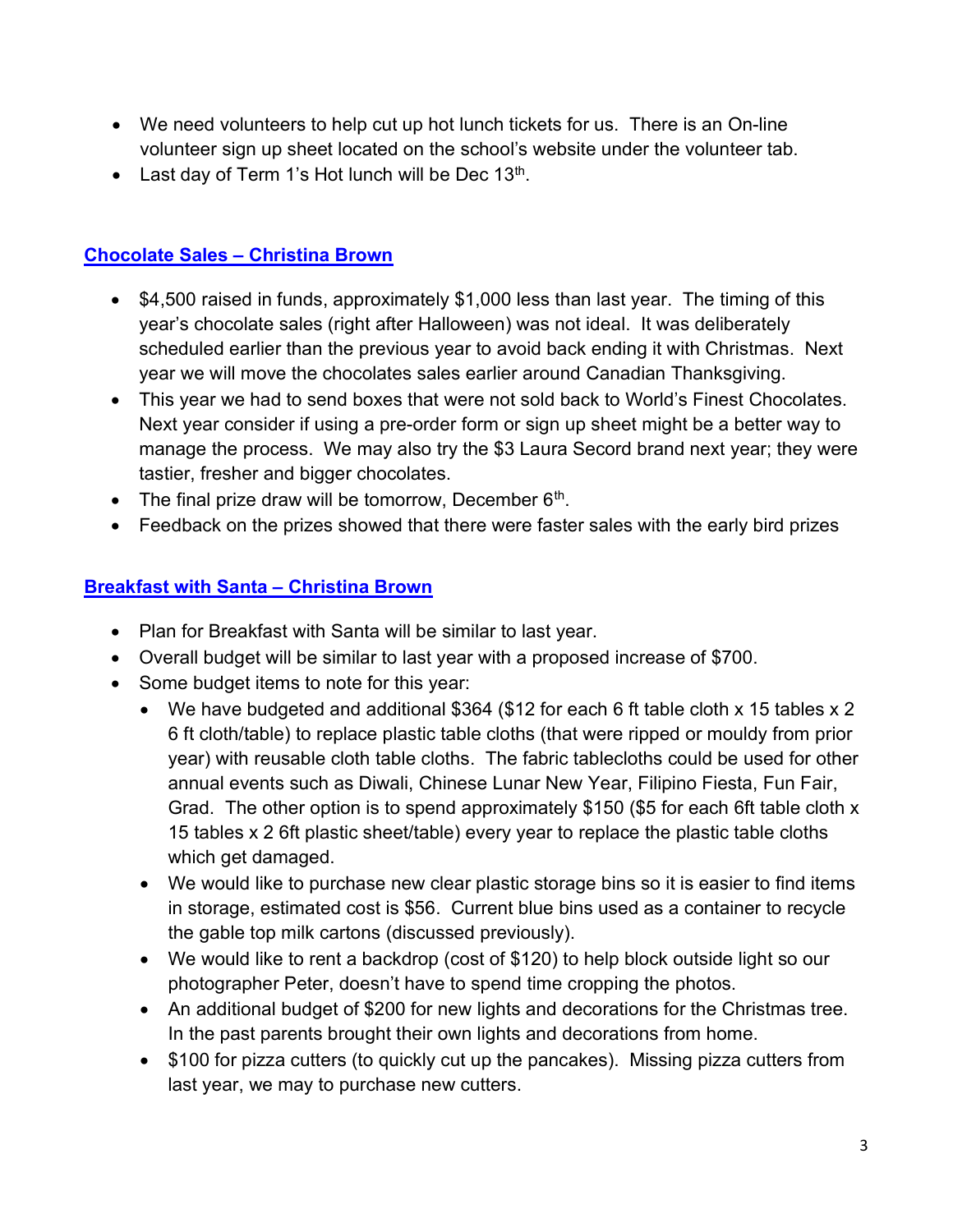- There were no objections to the Breakfast with Santa budget as presented.
- Deljit coordinating volunteers, 30-35 volunteers needed for the Breakfast with Santa as follows:
	- December  $19^{th}$ : 8 volunteers to set up lunch room, kitchen set up and at 4pm set up the backdrop in the library.
	- $\bullet$  December 20<sup>th</sup>: 22 volunteers confirmed, more parent volunteers are needed.
	- Start-up time for the kitchen staff is 07:00. Everyone else is 08:00-09:00.
	- Teachers informed parents of students with food allergies to send their child with food appropriate to the child; this ensures that food allergies can be accommodated safely.
- Big Thanks to Penny Wong for dealing with the Christmas decorations and to Eva Jung for purchasing the food supplies for Hot Lunch and Breakfast with Santa.

# Chinese New Year – Christina Brown

- Chris asked if anyone was interested in taking on the organisation of Chinese New Year.
- Previously, there would be a lion dance performance and each student would get a red envelope containing a fortune cookie. The teachers would be served lunch.
- Stan may not be able to teach dragon dance this year. Some of the kids may know the dance already but would need help. Pandora will contact the Kung Foo Club and maybe they can help with technique and play music. Mr Levine will also investigate options.
- Will discuss Chinese New Year at the next PAC meeting.

# **New Business**

- Mr. Levine was asked to notify the PAC of any upcoming school expenses he may know are coming up. PAC is looking to plan ahead for future expenses for replacements or projects and decide on what can be bought with gaming funds.
- Parents are also invited to submit their suggestions as well.

# Other:

- An enquiry was made about the school sports teams
	- Volleyball Grades 6-7
	- Basketball Grades 6-7
	- Track and Field Grades 4-5
	- Soccer Grades 6-7
	- MoreSports is an option for younger kids.